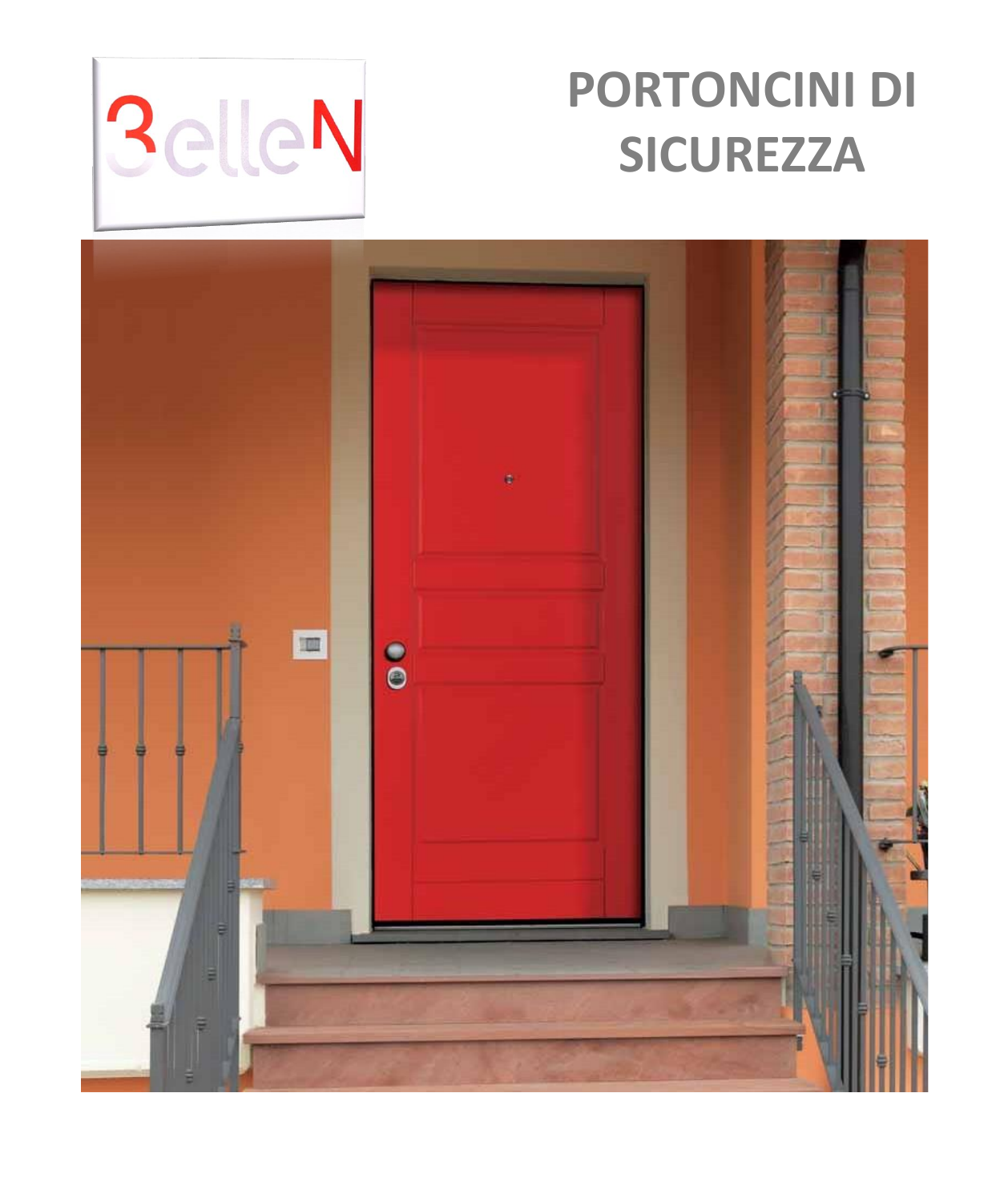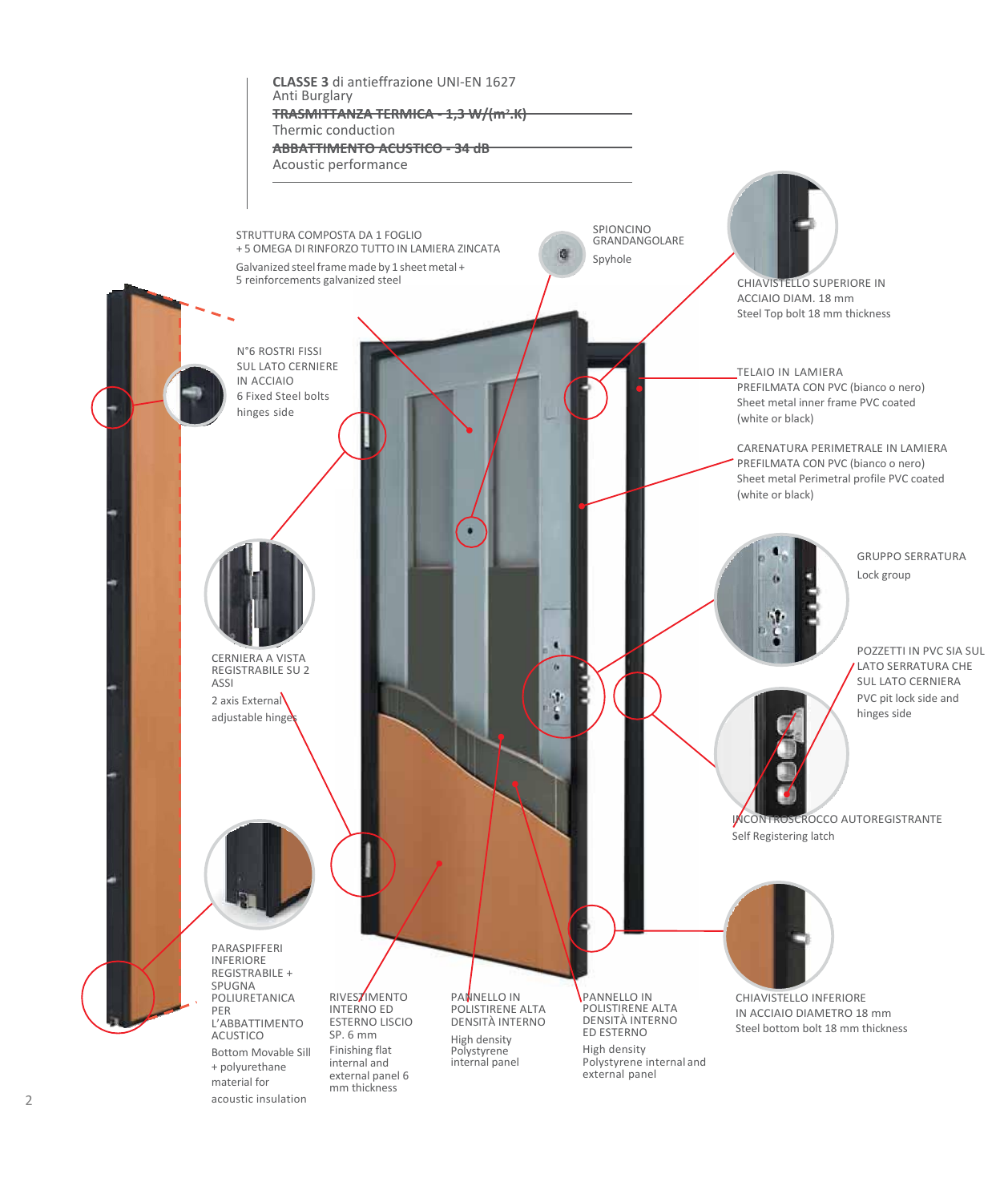#### VERSIONI Versions

#### PS/6321-DMR



(CAMBIO FACILE CISA) Recordable Double bit

DOPPIA MAPPA RICIFRABILE



#### PS/6321-CR



CILINDRO EUROPEO European Cylinder profile



Chiavi: 5 +1 Keys: 5 +1

#### PS/6321-CRS



CILINDRO EUROPEO + CILINDRO DI SERVIZIO European Cylinder profile+ Service cylinder



DOPPIO CILINDRO EUROPEO



**MANIGLIERIA DI SERIE**



Standard Handles

ALLUMINIO BRONZATO Bronze aluminium

CON BLOCCO Double European Cylinder profile with security lock

Chiavi: 5+5 +1 Keys: 5+5 +1



### **MISURE STANDARD** (Luce Porta)

Standard Measures (net dimension)

Larghezza / Width: cm 80 - 85 - 90 Altezza / Height : cm 210

### **FUORI MISURA REALIZZABILI**

Possible out of standard

Larghezza / Width: da cm 50 a cm 110 from 50 cm to 110 cm

Altezza / Height: da cm 180 a cm 250 from 180 cm to 250 cm

**PANNELLI DI SERIE** (spessore 6 mm) Standard door facing panel (6 mm thickness)

Liscio - tipo Noce/A Laminatino Liscio RAL 9010

Flat - Walnut type/A Laminated (melamine coating) RAL 9010 (matt finishing)

### **OPTIONAL**

Incontro elettrico Soglia Ulisse Kit abbattimento acustico 40 dB Kit abbattimento acustico 42 dB Visore digitale

Electric Striker Ulisse treshold Sound insulation Set 40 dB Sound insulation Set 42 dB Digital viewer



## **MANIGLIERIA OPTIONAL**

#### Optional handles



CROMO LUCIDO Bright chrome MANIGLIONI Fixed handle









ARGENTO Silver





















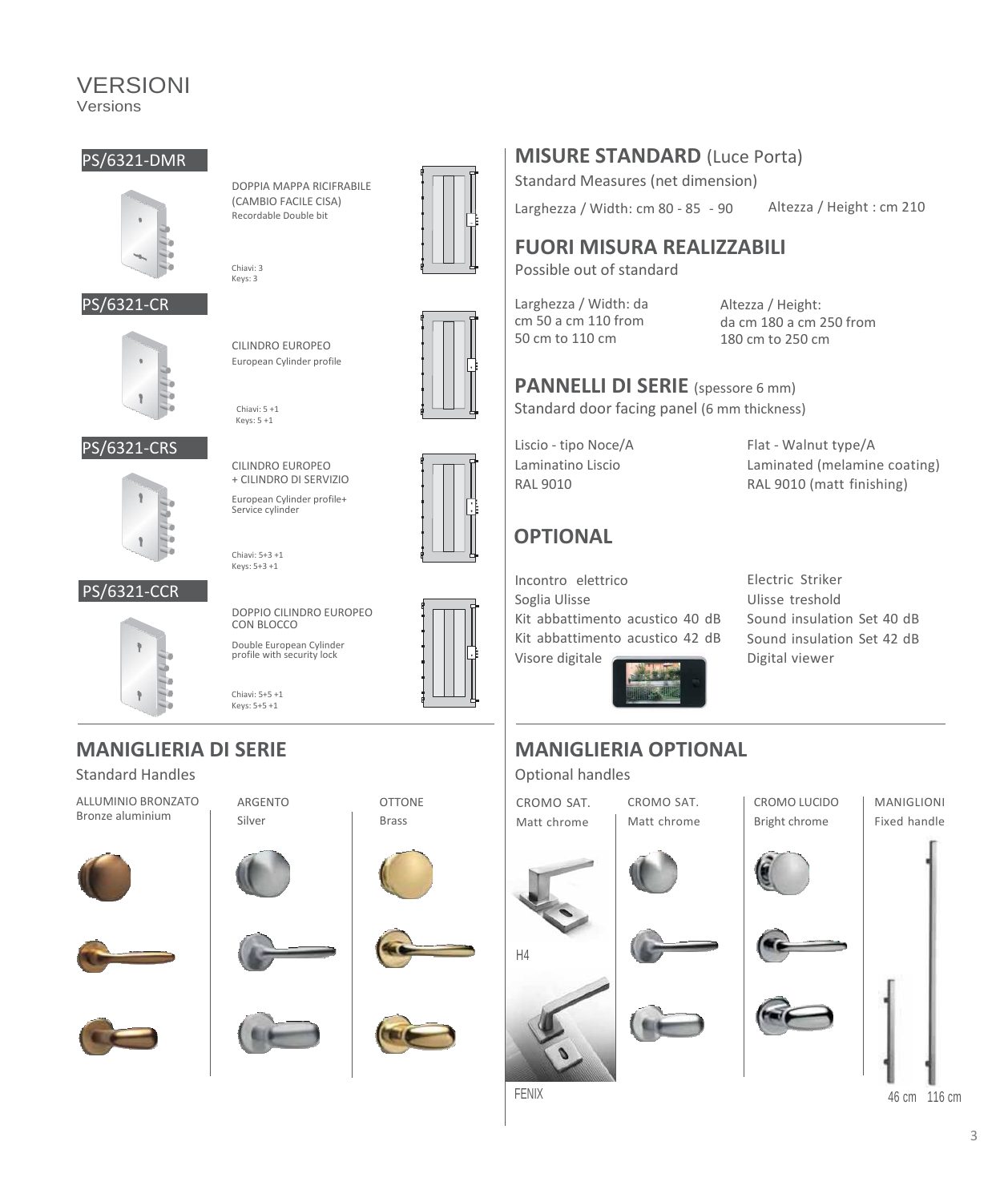### Pannelli impiallacciati Spessore 6mm

#### Flat chipboard panels 6 mm thickness



# Horizontal grain veneer (matt or glossy finishing)



NOCE CANALETTO - T CANALETTO WALNUT - T



ROVERE GRIGIO - Y (solo finituraopaca) GREYOAKTYPE-Y(onlyglossyfinishing)



ROVERE SBIANCATO - R LIGHT OAK TYPE - R



TIPO WENGE' - W WENGE' TYPE - W

#### Tranciato spazzolato a venatura orizzontale Horizontal grain brushed veneer



Tranciato spazzolato a venatura ortogonale Orthogonal grain brushed veneer



Spazzolato Naturale S3

Spazzolato Cotto S4 Fumè S5

Spazzolato Laccato SH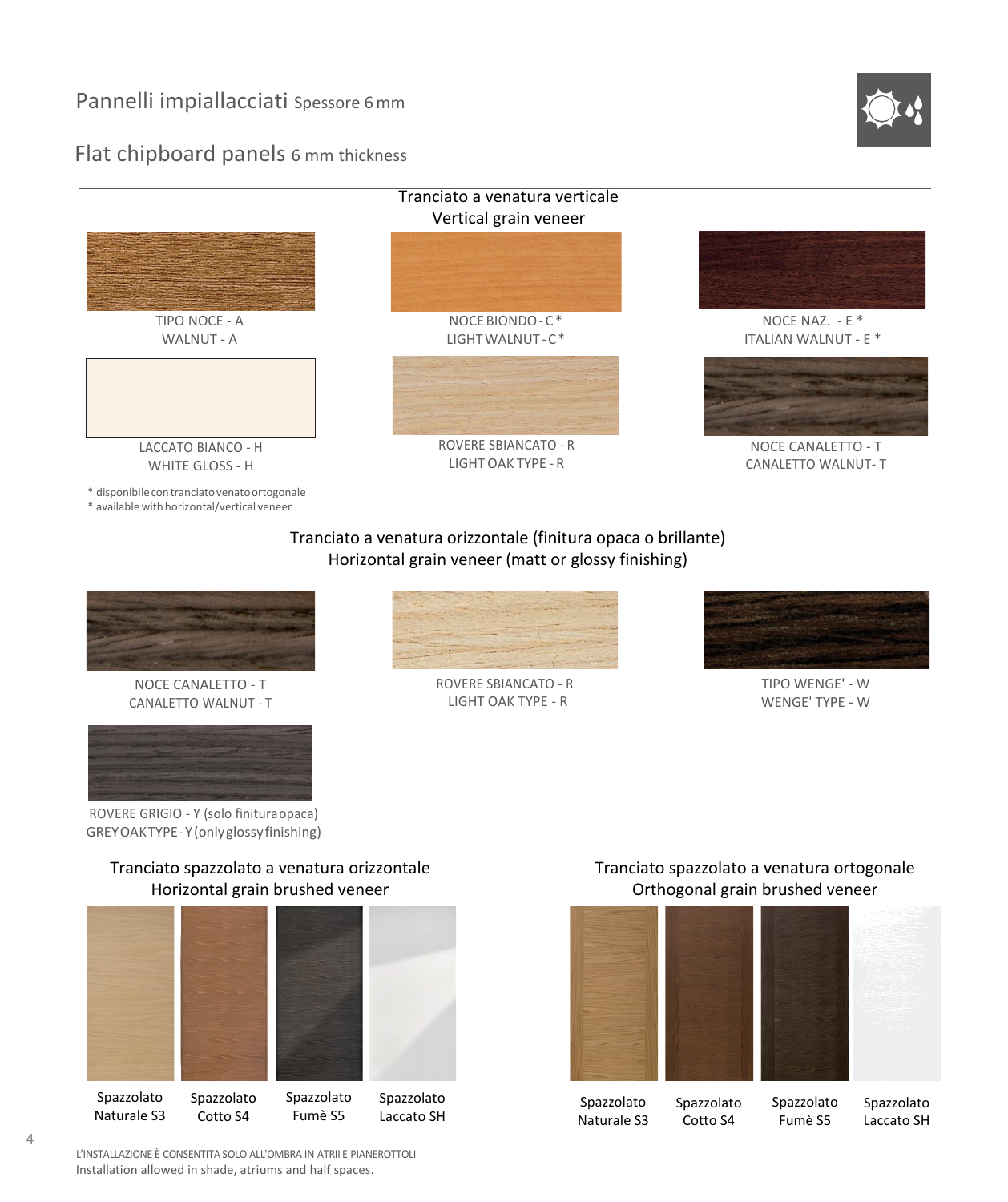Pannelli laminatini Spessore 6 mm

Laminated wood panels 6 mm thickness





WENGE' LD55 WENGE' LD55



ROVERE SBIANCATO LG24 LIGHT OAK LG24

BIANCO OPACO B011 MATT WHITE B011



PALISSANDRO SCURO LK55-S ROSEWOOD TYPE LK55-S



PALISSANDRO CHIARO LM96-S LIGHT ROSEWOOD LM96-S

BIANCO B073-S WHITE B073-S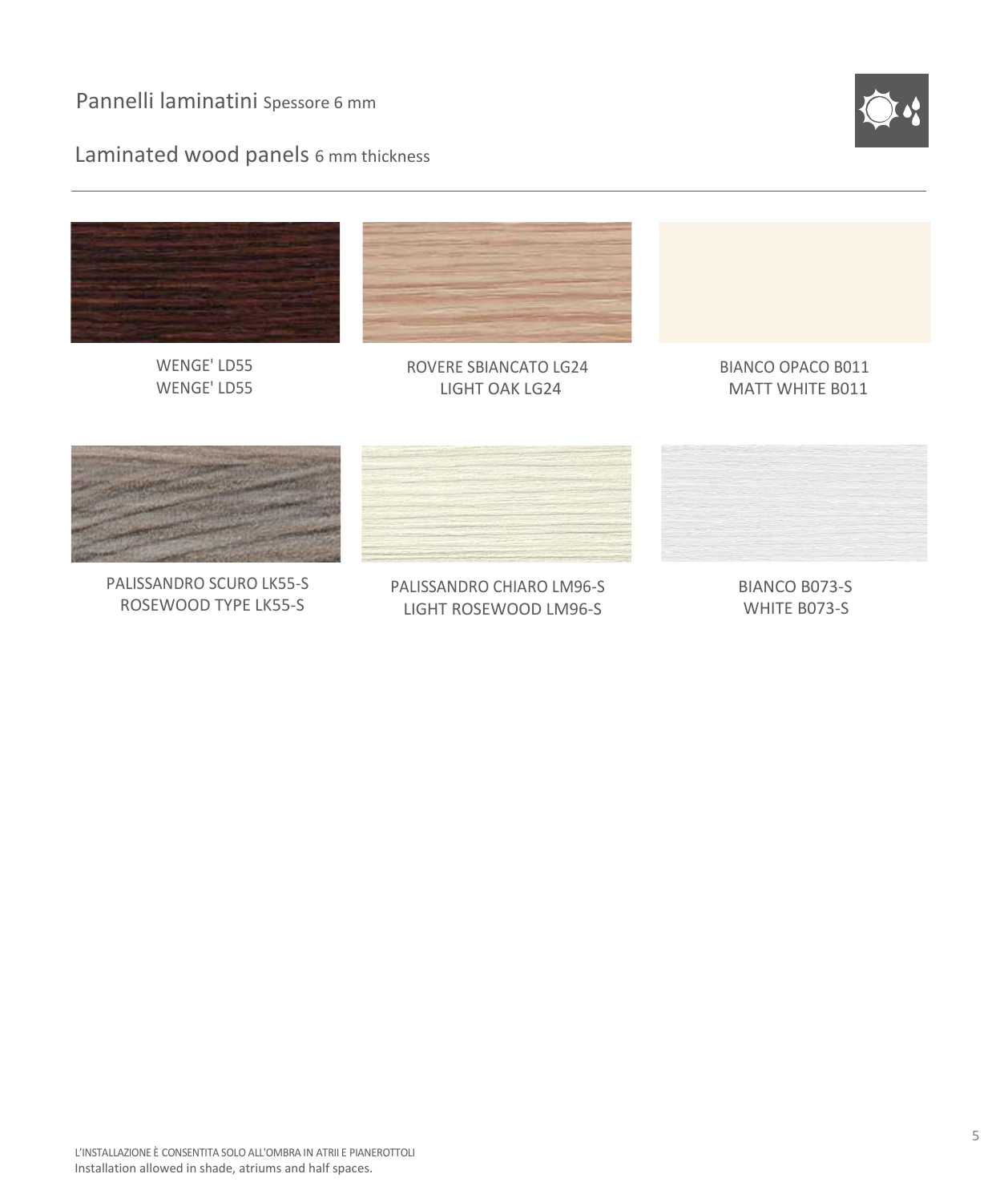### Pannelli pantografati Spessore 12 mm



### Pantographed wood panels 12 mm thickness





L'INSTALLAZIONE È CONSENTITA SOLO ALL'OMBRA IN ATRII E PIANEROTTOLI Installation allowed in shade, atriums and half spaces.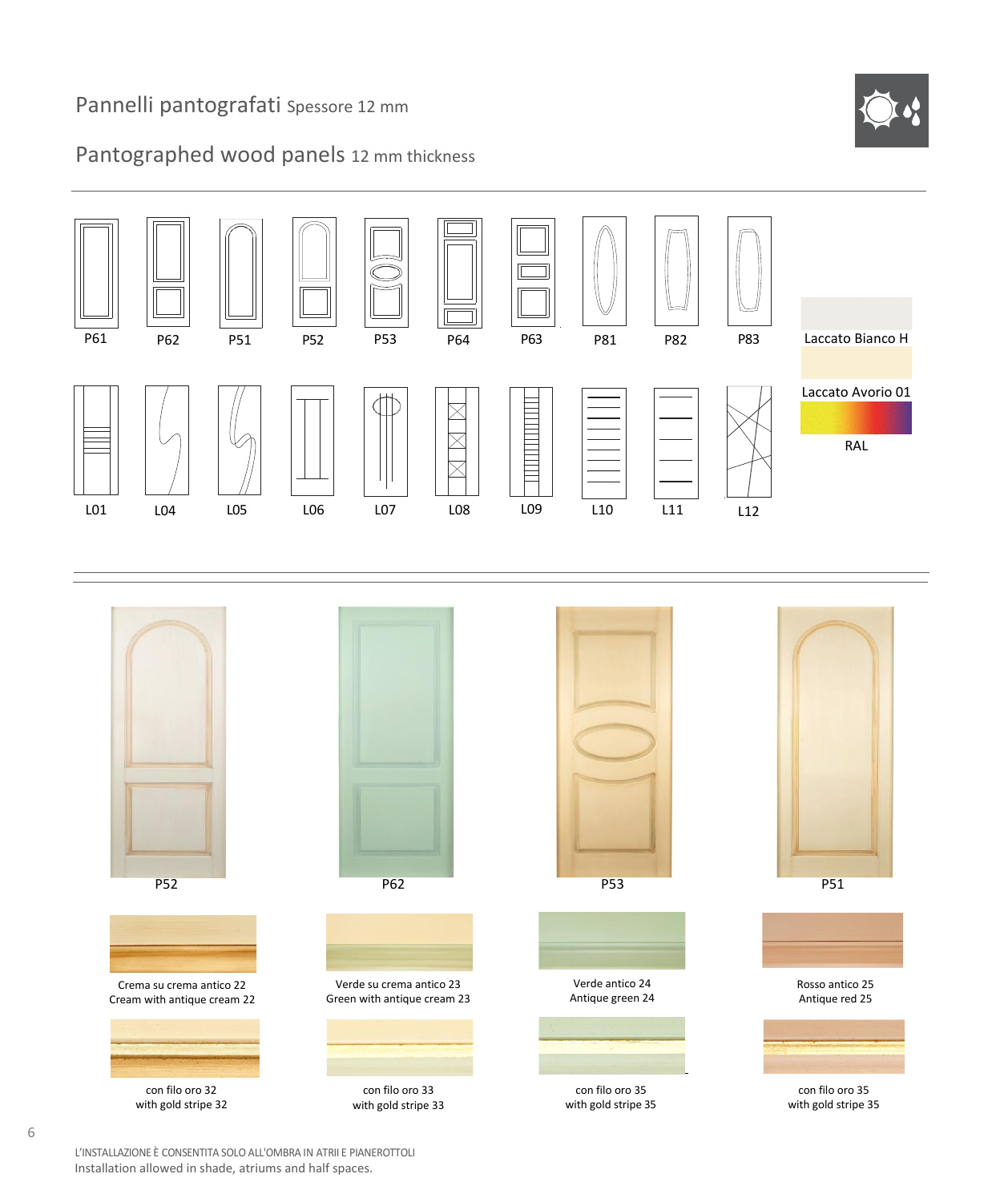# RENO

Pannelli pantografati rivestiti con Renolit spessore 12 mm



Pantographed panels coated by Renolit 12 mm thickness







**MOD. 138 MOD. 012 MOD. 05-070 MOD. 035 MOD. 016**













**MOD. 057 MOD. 076 MOD. 085 MOD. 090 MOD. 091**













**MOD. 097 MOD. 105 MOD. 183 MOD. 185 MOD. PPL 076**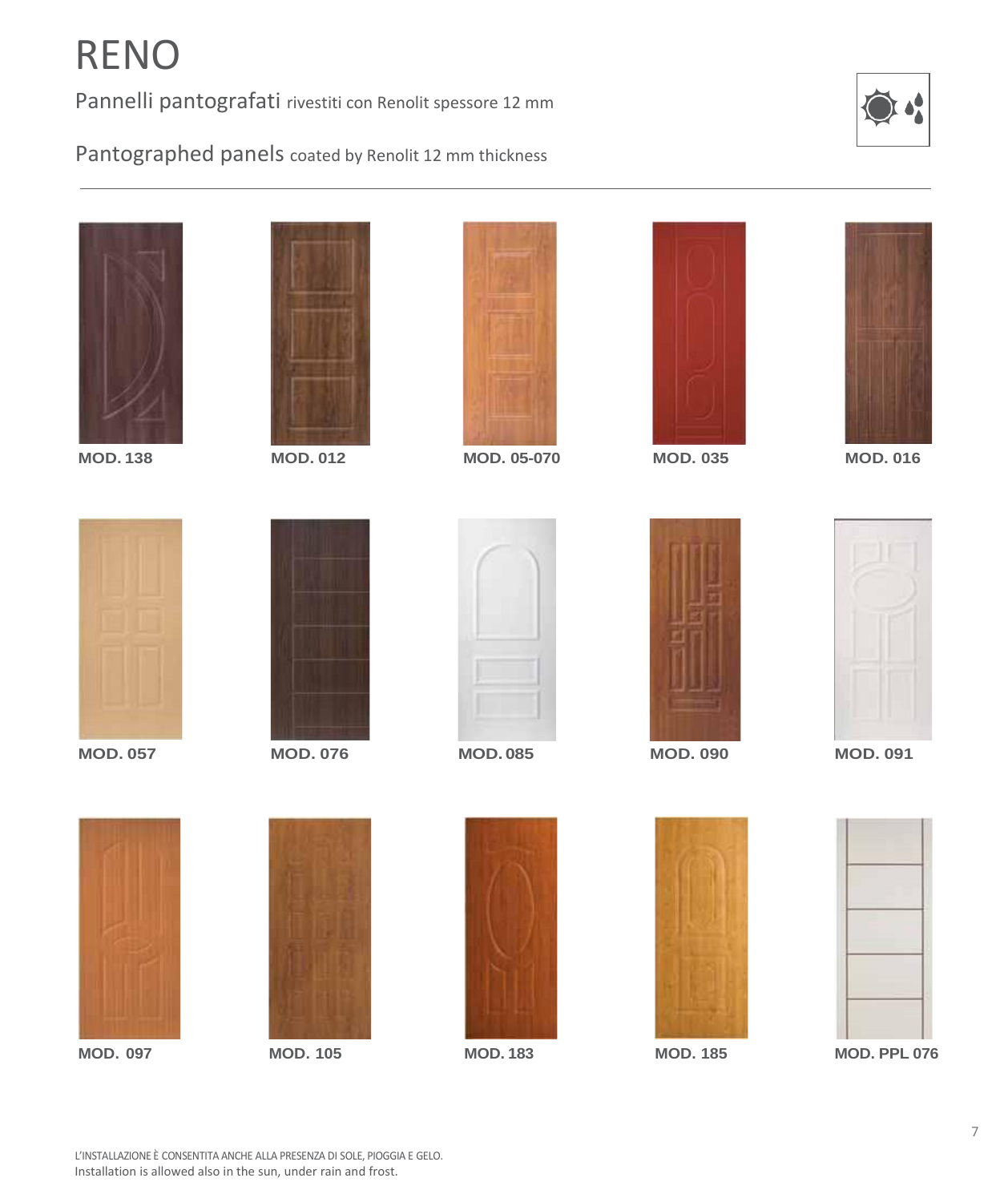# SKIPPER

Pannelli in multistrato compensato marino o MDF idrofugo spessore 15 mm



Engraved marine plywood or waterproof MDF panels 15 mm thickness

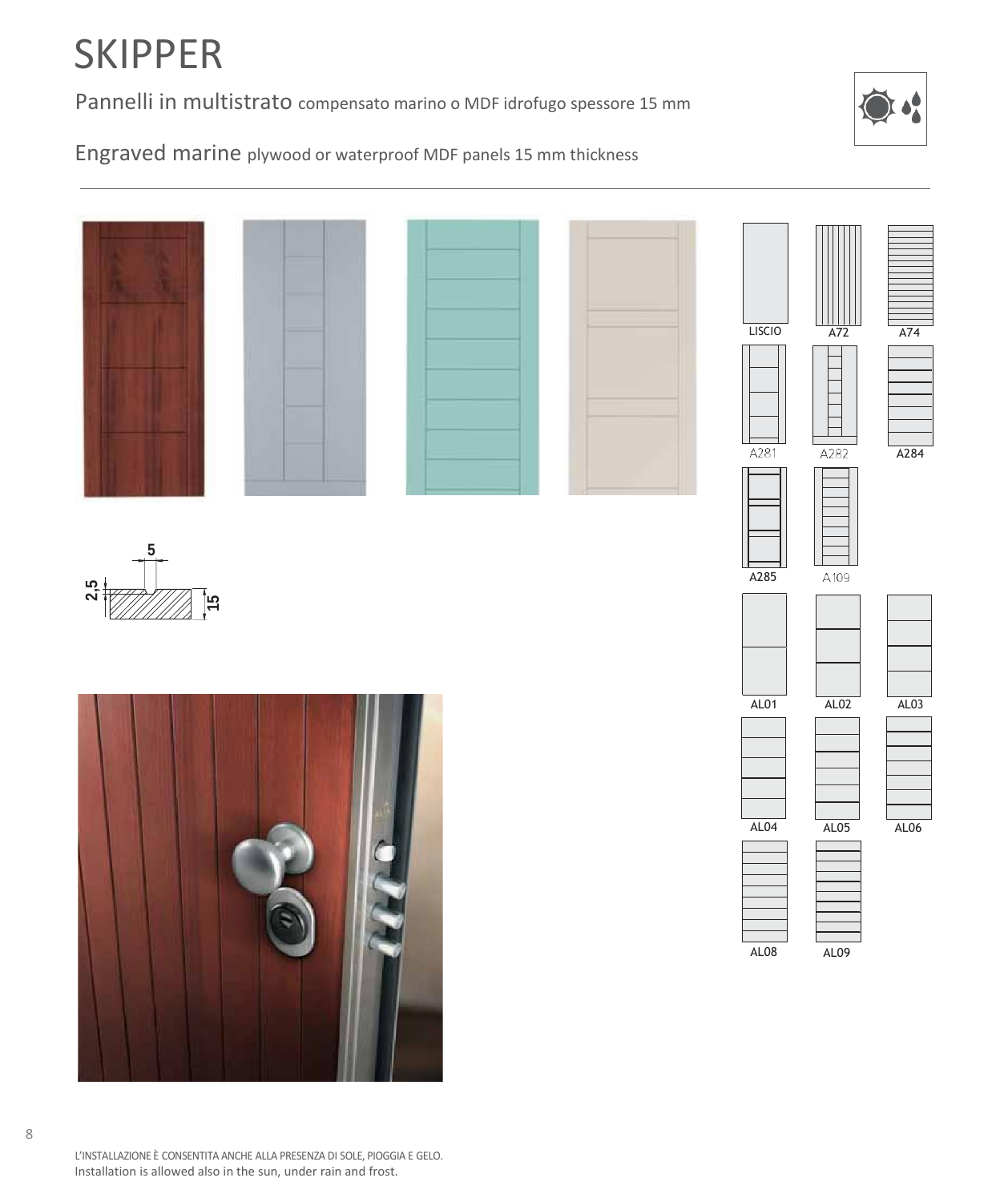FAST

Pannelli in legno e fibre parallele monostrato pantografate con angoli stondati Spessore 15 mm

Wood panels mono layer, rounded angle pantographed panels 15 mm thickness







A507







A503



A505



A517













A511

A513

A5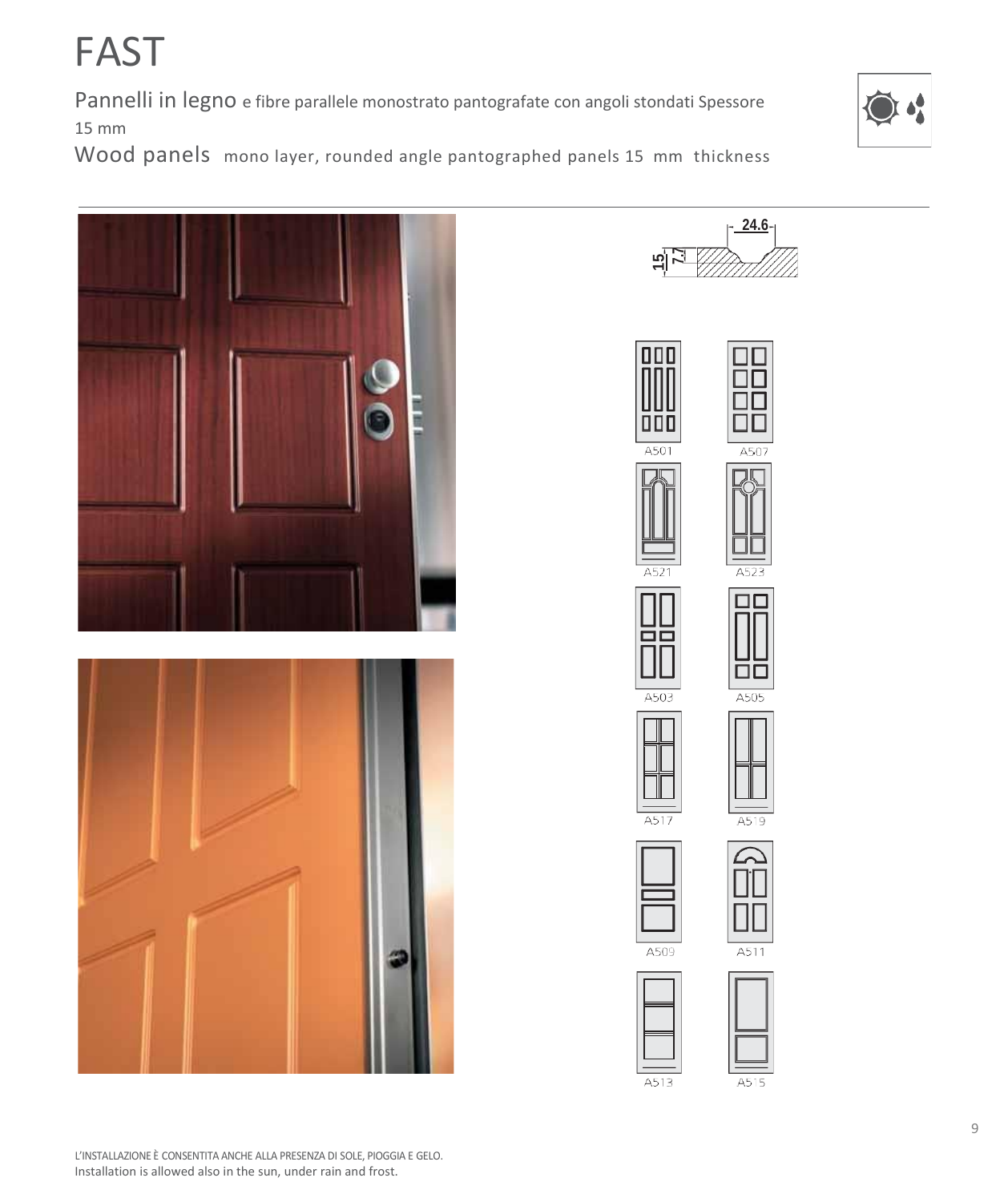# Diamante

Pannelli in legno pantografato a fibre parallele a 90° a doppio strato nobile. Spessore 15 mm



Wood panels parallel fibres, double noble layer, 90° pantographed panels. 15 mm thickness













**MOD. A103 MOD. A115 MOD. A119 MOD. A121**





 $\mathbf{\hat{s}}$ **15**

L'INSTALLAZIONE È CONSENTITA ANCHE ALLA PRESENZA DI SOLE, PIOGGIA E GELO. Installation is allowed also in the sun, under rain and frost.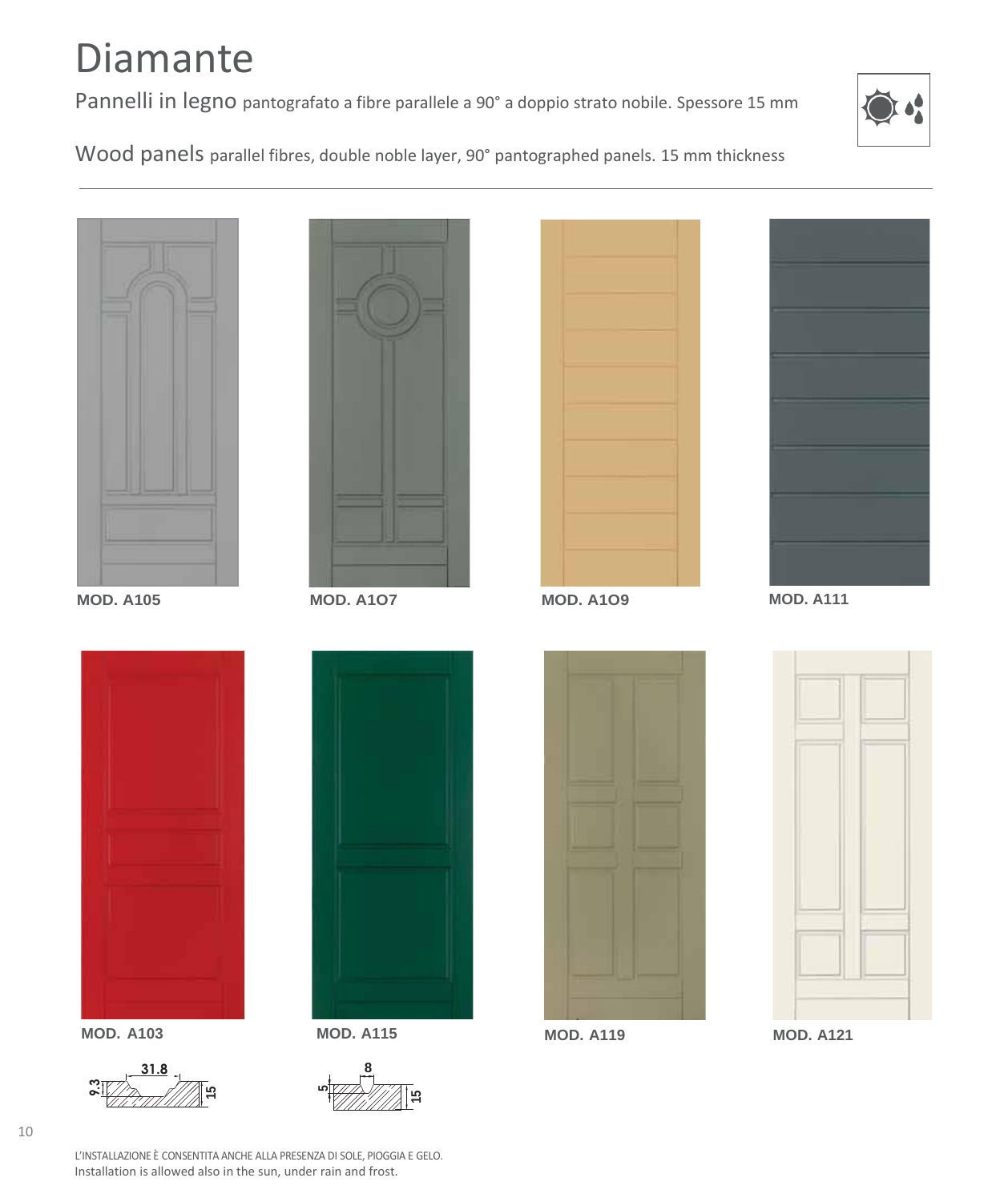# Etern - all

Pannelli in alluminio verniciati a fuoco supportati con MDF idrofugo Fire painted alluminium panels with dampness proof MDF







**MONTPELLIER** 



**GOTEBORG** 



**MELIDE**